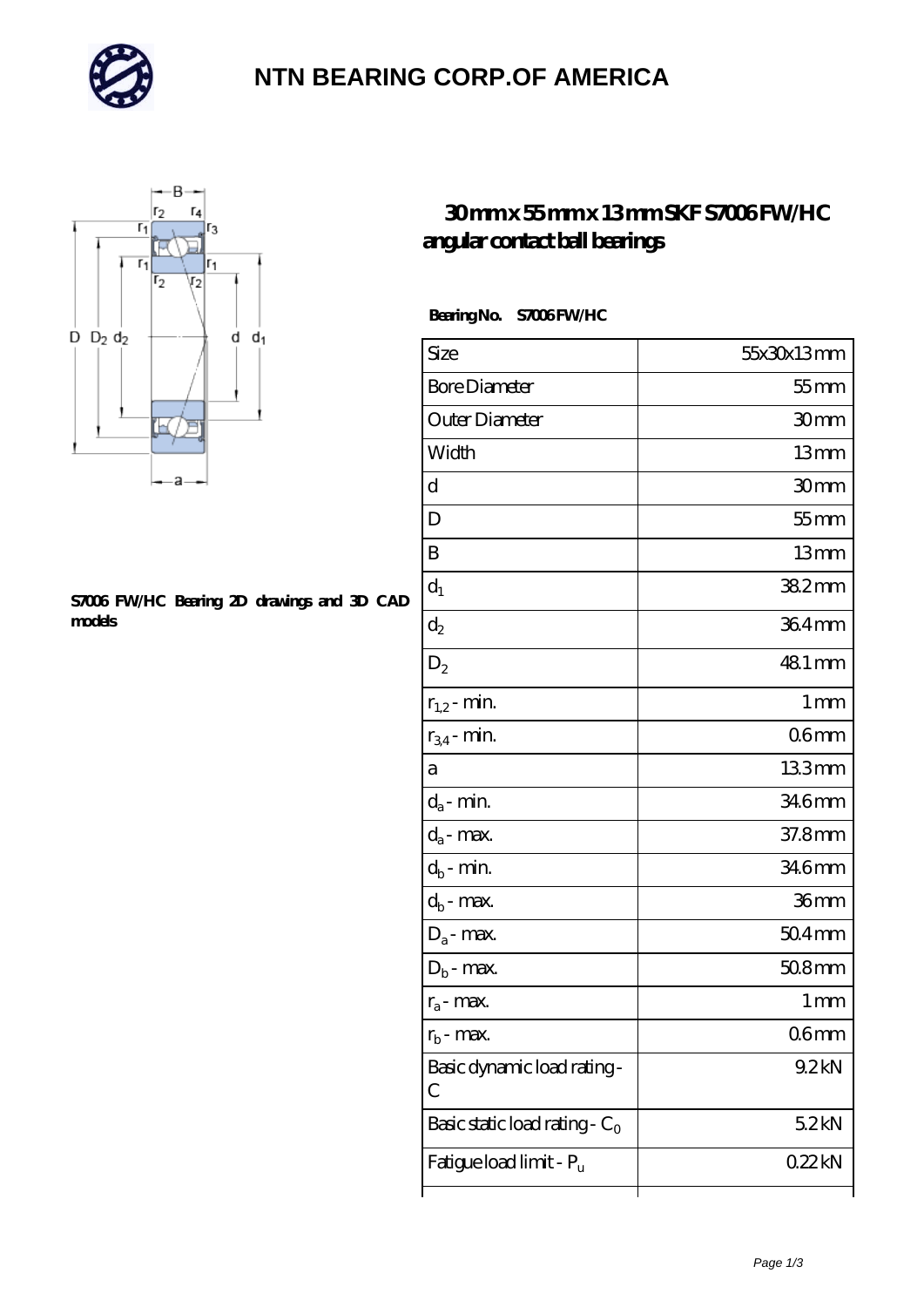

# **[NTN BEARING CORP.OF AMERICA](https://m.autopartscompanies.com)**

| Limiting speed for grease<br>lubrication   | 41000r/min        |
|--------------------------------------------|-------------------|
| Ball - $D_w$                               | $635$ mm          |
| $Ball - z$                                 | 17                |
| Calculation factor - e                     | 0.57              |
| Calculation factor - $Y_2$                 | 1                 |
| Calculation factor - $Y_0$                 | 042               |
| Calculation factor - $X_2$                 | 043               |
| Calculation factor - $Y_1$                 | 1.09              |
| Calculation factor - $Y_2$                 | 1.63              |
| Calculation factor - $Y_0$                 | 084               |
| Calculation factor - $X_2$                 | 07                |
| $d_1$                                      | 382mm             |
| $\mathrm{d}_2$                             | 364mm             |
| $D_2$                                      | 48.1 mm           |
| $r_{1,2}$ min.                             | 1 <sub>mm</sub>   |
| $r_{34}$ min.                              | 06 <sub>mm</sub>  |
| $d_{a}$ min.                               | 34.6mm            |
| $d_a$ max.                                 | 37.8mm            |
| $d_h$ min.                                 | 34.6mm            |
| $d_h$ max.                                 | 36mm              |
| $D_a$ max.                                 | $504$ mm          |
| $D_{b}$ max.                               | $508$ mm          |
| $r_a$ max.                                 | $1 \,\mathrm{mm}$ |
| $r_{\rm b}$ max.                           | 06 <sub>mm</sub>  |
| Basic dynamic load rating C                | 9.23kN            |
| Basic static load rating $C_0$             | 52kN              |
| Fatigue load limit P <sub>u</sub>          | 022kN             |
| Attainable speed for grease<br>lubrication | 41000r/min        |
| Ball diameter $D_w$                        | 635mm             |
| Number of balls z                          | 17                |